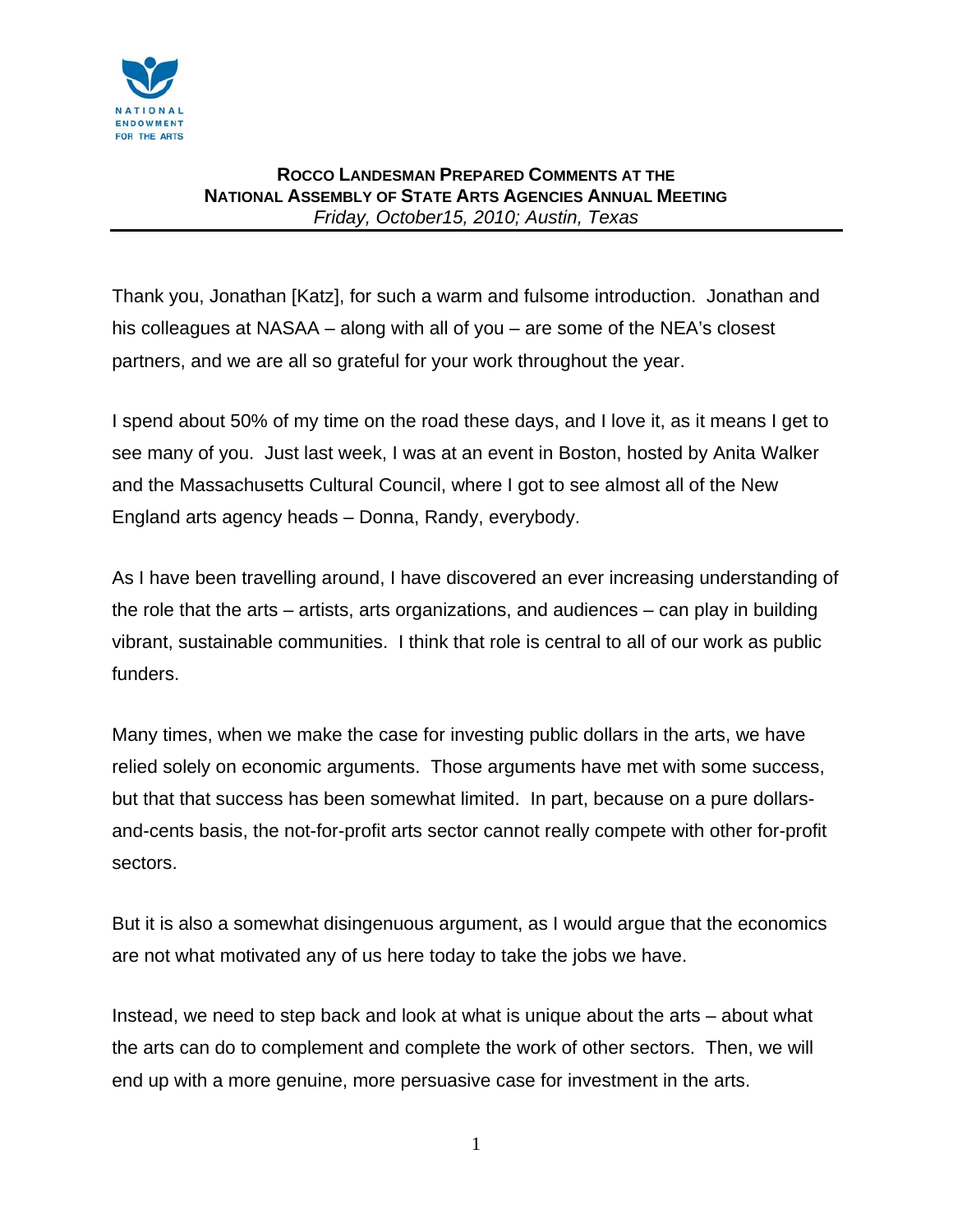

Let me begin with the two words that Jonathan, my staff, and probably half the people in this room are tired of hearing: "art works."

These two words have three meanings, and as a horse guy, I just can't resist a trifecta. Let me run through them quickly:

Art works. These words first refer to works of art themselves. To the creations of artists. The blues, country, and rock music that fills  $6<sup>th</sup>$  Street. The ballets that Cookie Ruiz presents. The paintings on the wall of the Austin Museum of Art.

Secondly, "art works" reminds us that art works on us. It works to change and inspire us. It sparks our imaginations. It challenges, confronts, and comforts us. Art works to remind us of who we are, and more importantly, to show us the people we may yet become.

I still remember the production of *Long Day's Journey Into Night* that I saw as a young man in Maine. It stayed with me, and it is in many ways the reason I have had the career I have had.

And finally, "art works" is a declaration that reminds us that arts jobs are real jobs: some 5.7 million full-time arts related jobs plus 2 million full-time artists.

We are a significant sector across the country, and we deserve the same rights and support as every other sector. At the same time, we also have the same responsibilities for a greater good.

Those three elements – the works of art themselves, the ways art works on audiences, and art as work – together are the inherent, or "intrinsic" value of the arts.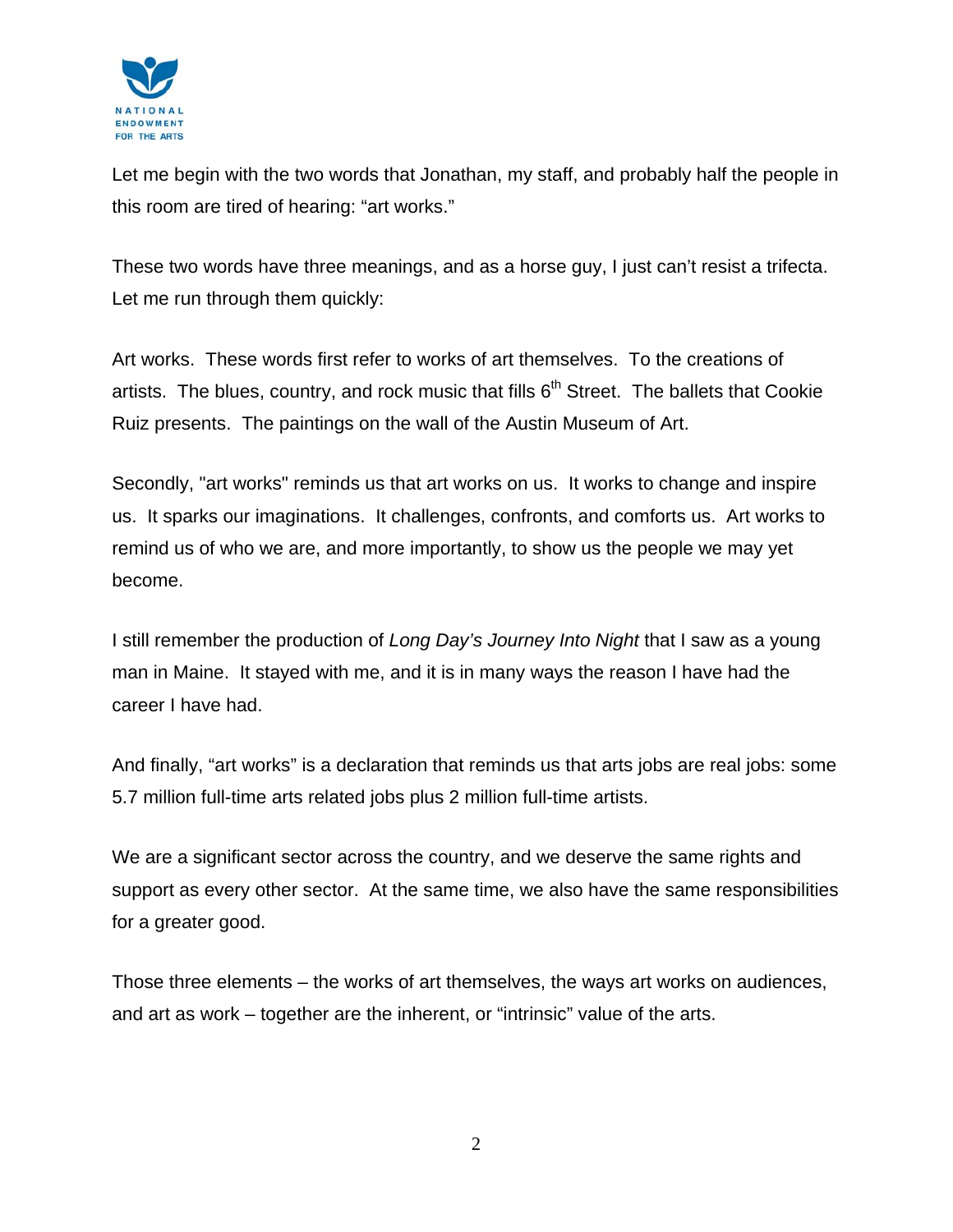

But it is important to extend this conversation and go into the "instrumental" benefits that the arts bring with them. (I am borrowing the "intrinsic/instrumental" dichotomy from the Wallace's Foundation's "Measuring the Muse" report.)

So, let's go back to these instrumental benefits. I was recently in California with Muriel Johnson, and the not-for-profit arts organizations there have annual revenues roughly comparable to that state's convenience stores. But the arts do something that 7/11's don't. The arts don't make Slurpees; they make places.

And investments in creative placemaking – investing in the arts as a strategy for creating more vibrant, more sustainable communities – is our topic at the NEA.

Why? Because artists are fundamentally placemakers. Towns literally change when you bring artists to the center of them.

And I am not just speaking anecdotally.

Jeremy Nowak, Mark Stern, and Susan Seifert from The Reinvestment Fund and the University of Pennsylvania have made the compelling case that any discussion of policy for coming out of this recession – any plan that addresses economic growth and community revitalization – has to include the arts.

In a world that increasingly allows us to work from anywhere, why does a person choose to live somewhere? The answer is in the things in life that have to be consumed in person, in place, and in real time. In survey after survey, people report that they choose a hometown based on access to good education and excellent culture.

People no longer migrate to where businesses are. Today, businesses move to where the people are. It's the *Field of Dreams* in reverse: if you come, they will build it.

3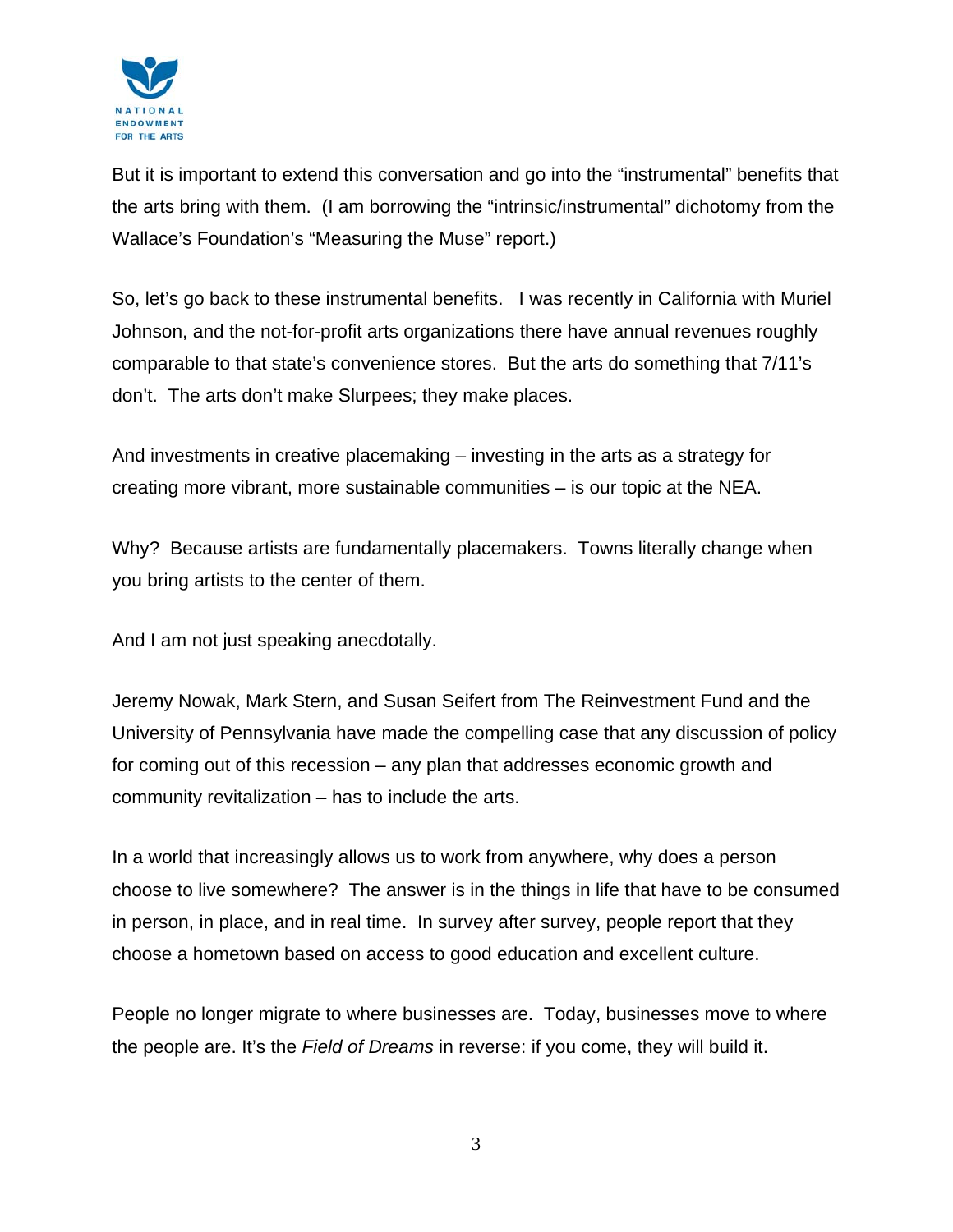

Going back to the research from the University of Pennsylvania work, three instrumental benefits stand out:

One. The arts are a force for social cohesion and civic engagement.

In communities with a strong cultural presence, people are much more likely to engage in civic activities beyond the arts. Community participation increases measurably, and the result is more stable neighborhoods.

Two. The arts make a major difference in child welfare. Income groups with high cultural participation were more than twice as likely to have low truancy and delinquency rates.

And three. Art is a poverty fighter.

Artists form clusters. Cultural institutions spring up near them. Arts lovers gravitate to them. Businesses follow. Businesses hire. The virtuous cycle continues.

The arts do that directly by employing arts workers. And they have a multiplier effect: I think of the dry cleaner next to the Metropolitan Opera. Or the parking lot attendant next to the Peoria Symphony. Or the bar owner next to a theatre … well, let's be honest, next to a theatre just about anywhere…

If you take these University of Pennsylvania findings, and add to them the work of economists like Ann Markusen and Richard Florida, I believe that you will find essentially four returns on investment in the arts, four instrumental benefits that contribute toward vibrant, sustainable communities:

One. The arts contribute to livability, to quality of life. It's fun. We all like living near the stuff.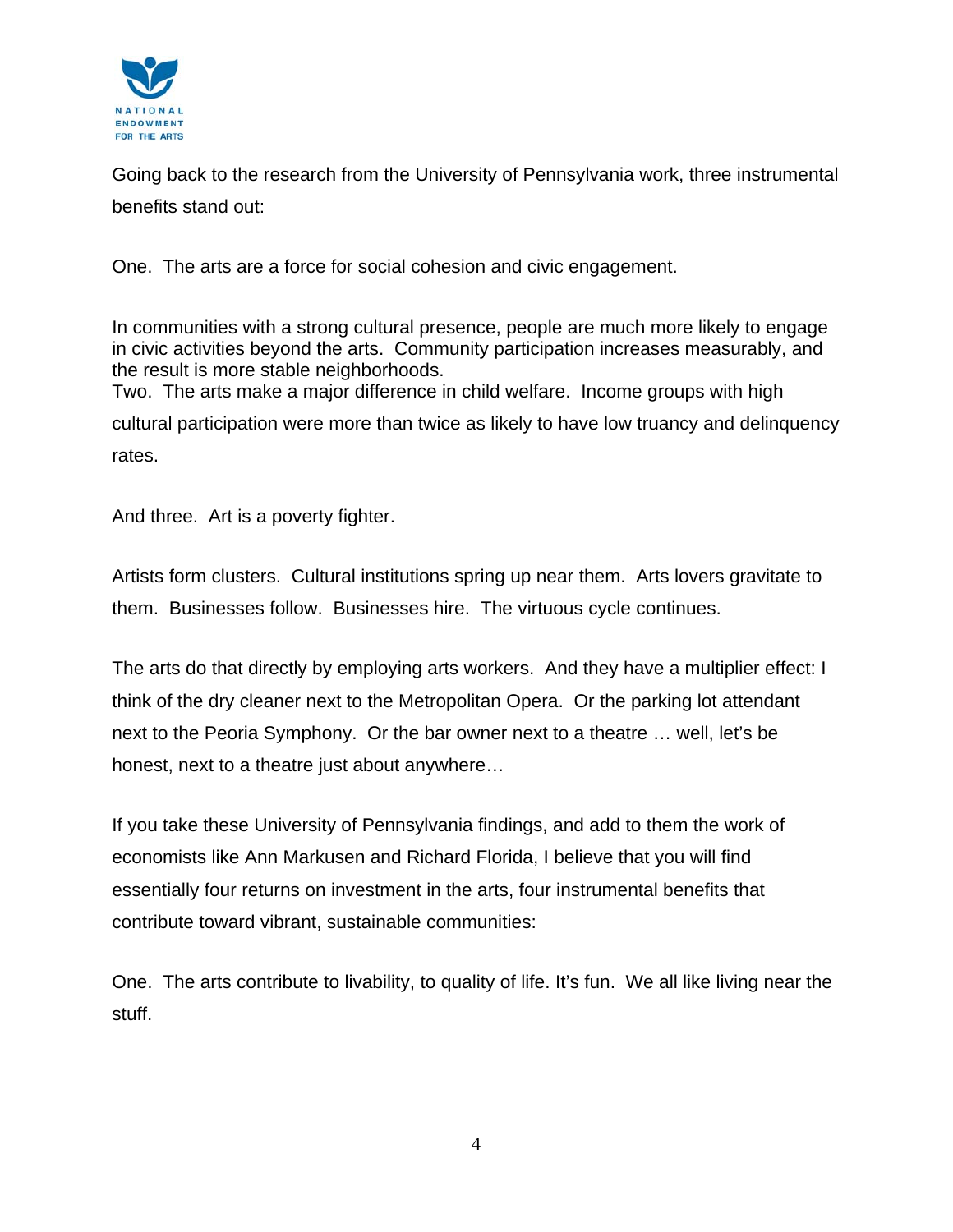

Two. The arts nurture creativity and innovation. Creative, innovative people like being near one another, and the arts are natural aggregators of them because creativity and innovation are the hallmarks of the arts.

Three. The arts help create brand identity for places. Ask anyone around the world to name two streets in New York City. The first will surely be Wall Street, but the second will always be Broadway.

Think about Austin, itself; or Marfa, Texas. Think about Paducah, Kentucky or Santa Fe, New Mexico. We often know our places by their arts.

And being known for the arts can be a better identity for a community. Look at North Adams, Massachusetts or Bethlehem, Pennsylvania. Both were known as former, vacant factory towns. But today they are known as home to the largest contemporary arts center in the world, and a music festival that attracts a million people a summer to this town of 70,000 people.

And, finally, the arts drive local economies, and this focus on the local is an important nuance to the economic argument.

By investing in the indigenous arts organizations, residents spend more time in their own neighborhoods. Visitors come. And money is spent as those restaurants, bars, and businesses I mentioned before spring up.

All of this is great. The arts can increase civic engagement, social cohesion, and child welfare. They fight poverty. They contribute to quality of life, foment creativity and innovation, create neighborhood identity, and revitalize local economies. And, intrinsically, the arts are fun, magical, and transporting.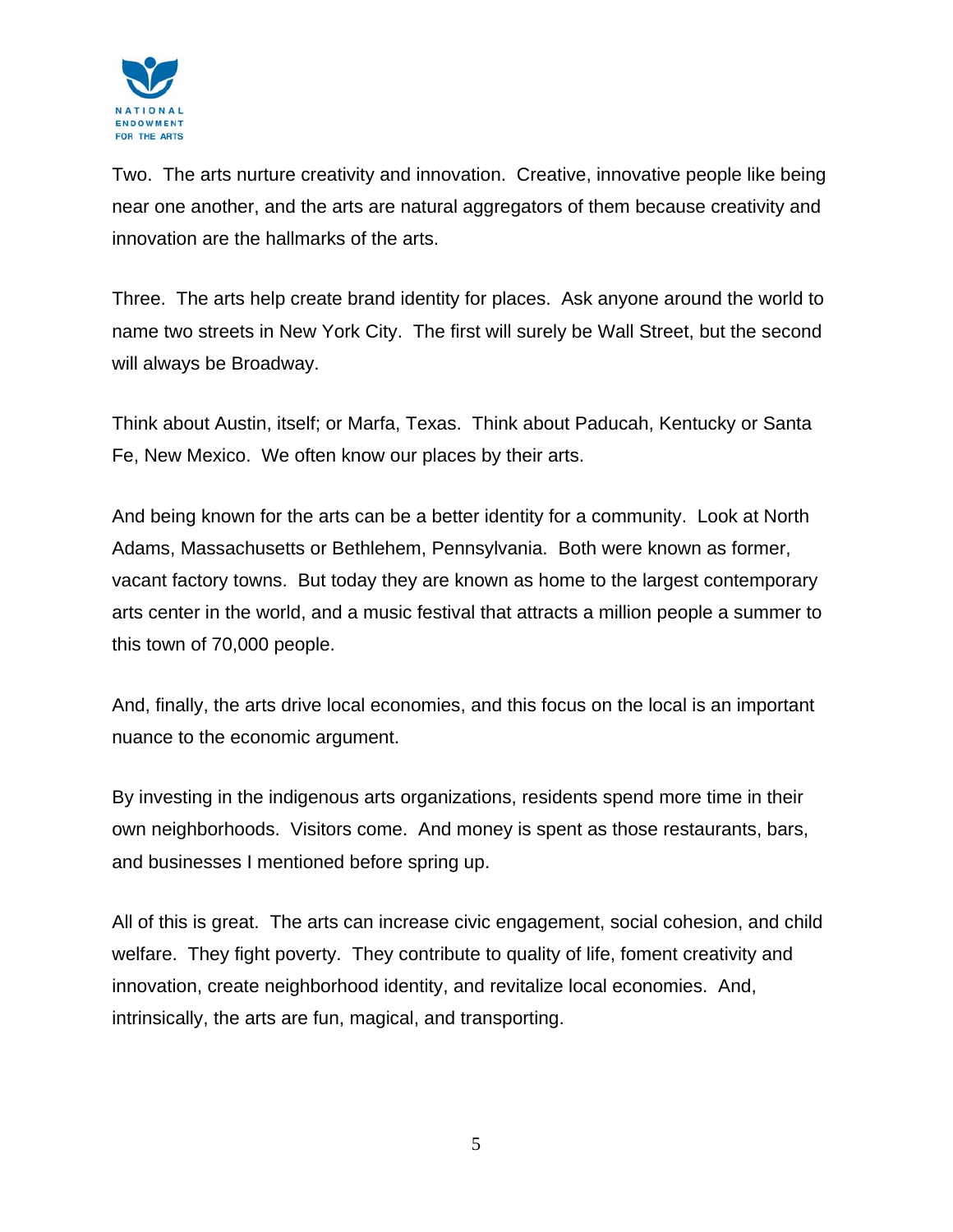

That's an awful lot of bang for a buck, so why isn't everyone investing in the arts? Why are all of you confronting the kinds of budgets you have had over the past two years?

I think some of the problem comes from the arts community ourselves. The arts community – in many ways, rightly so – consider ourselves to be extremely special, to be "other," to be different and apart from the rest of society.

There is a very positive aspect to this. Columbia University's Joan Jeffri did a study of aging visual artists in New York City, and she discovered that "artist" is a master identity that transcends race, gender, class, and age. As a result, aging visual artists have larger social networks with markedly more intergenerational contacts.

Artists affiliate with other artists. They recognize themselves in one another and want to be connected. As they find each other, they build the communities, the neighborhoods, the organizations, and businesses that I keep talking about.

In many ways, New York City's SoHo neighborhood is the ur-example of this. And it is a great and powerful re-development story, but it is one that is colored by gentrification. Why? Because the flip side of artists feeling "special" and apart is that they often do not see themselves as having anything in common with the other citizens who live in a city or town.

Take the issue of artist housing. Many artists talk about artist live-work space as a right that comes with the "specialness" of the artist.

I don't need to build housing for Jasper Johns or Tony Kushner. Both are pretty special, but both are doing just fine. I believe that we need to build artist housing because artists are an often low-income sector of the workforce who need subsidized housing alongside other low-income workers.

6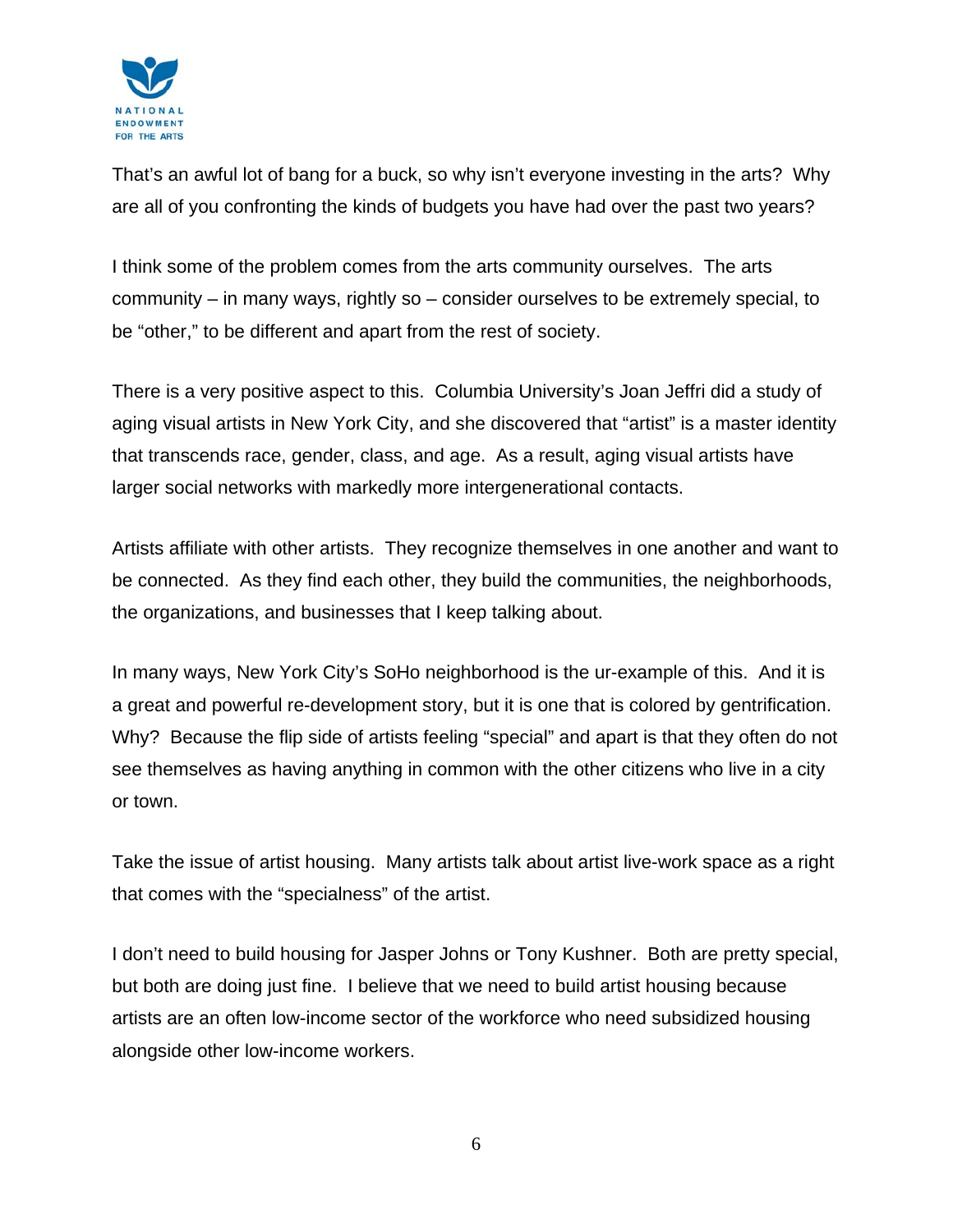

But we do not affiliate with other low-income workers because we too often see ourselves as separate and apart. As one colleague put it, "artists are like, 'yeah, I may be poor, but I am not poor like you.'"

So one of our challenges, as leaders of public funders of the arts is how to maintain and protect the "specialness" of artists, of the arts, while at the same time highlighting our commonalities with other sectors.

How do we have the arts recognize that beyond our intrinsic jobs (making and presenting art), we also have a role as citizens? This role comes with responsibilities, yes, but it is also a role that is much more likely to engender public investment.

This is exactly impulse that led me to propose a new funding program at the NEA. It will be a \$5 million investment fund called "Our Town."

It's called "Our Town," frankly, because that's a play, and I am a theatre guy. But also because it highlights the place-based nature of the arts.

Next year, we will be making investments in 35 communities that are recognizing artists as citizens, and welcoming the role the arts can play in helping cities and town become the most vibrant and sustainable places possible.

In order for "Our Town" to be a success, we have to do two things simultaneously:

- 1. Support the art and the artists in the specific ways that they need (the specialness)
- 2. Provide this support in such a way that the arts and artists are part of a larger community objective (the common good)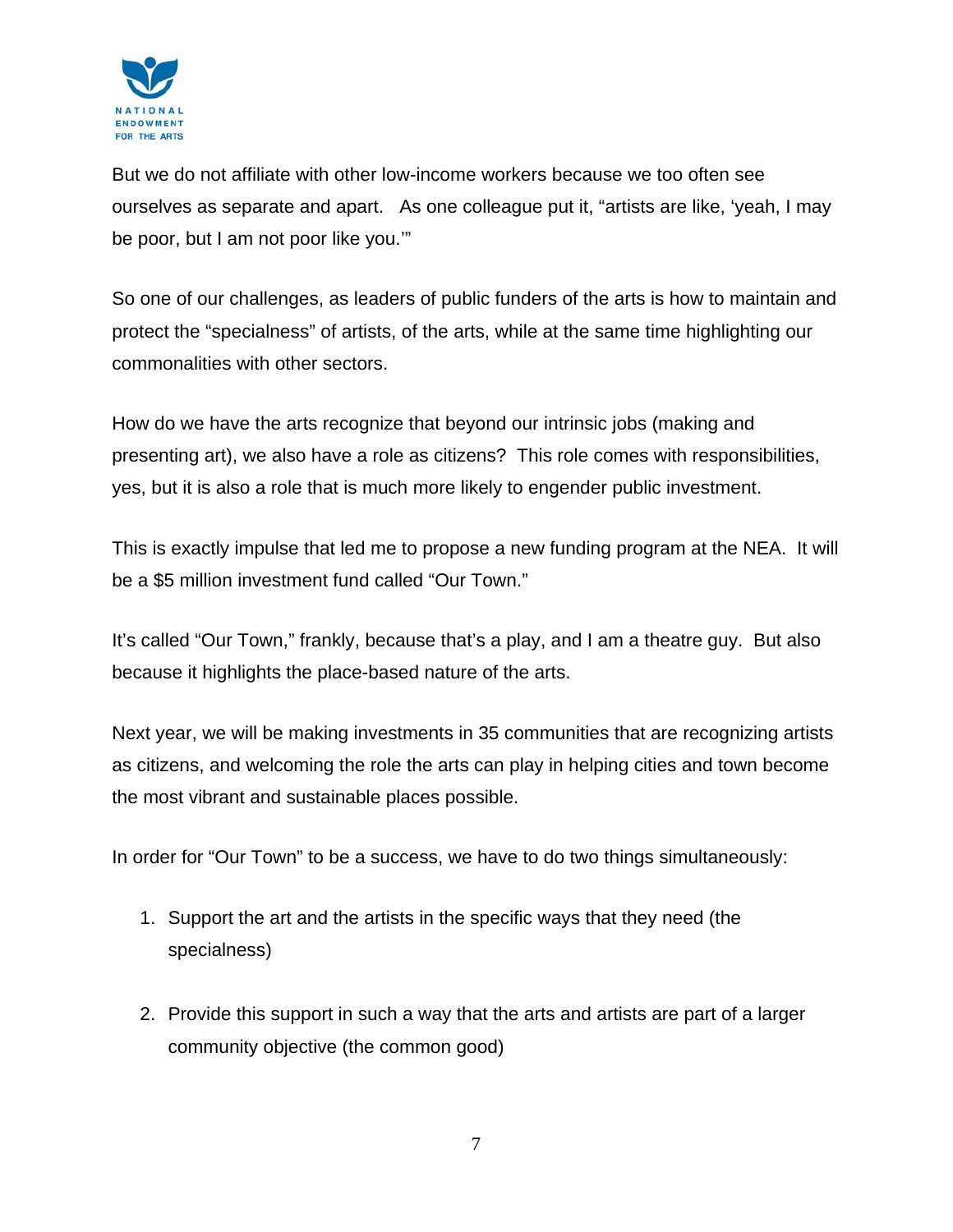

The kinds of projects that we contemplate funding should elegantly do both of these things.

And I am not proposing this new funding in a vacuum. We have a track record of this work at the NEA.

For almost 25 years, the NEA has run the Mayors' Institute on City Design (or "MICD"), which we do with the US Conference of Mayors and the American Architectural Foundation.

During each Institute, a small group of mayors comes together with a team of design professionals to tackle the real world problems with which each mayor is wrestling.

This is an opportunity for these mayors to spend three days thinking of themselves as their cities' chief urban designers.

Historically, the NEA has been there to help the mayors recognize the role the arts can play in building a livable, sustainable community.

And last January, I announced that we would bring something new to the table: we launched a new funding stream called MICD 25 that in many ways serves as a pilot for the work we would like to do with "Our Town."

We invested in 21 cities and towns that were doing one of four things: reusing abandoned or under-utilized spaces, commissioning public art, planning cultural districts, or designing new infrastructure.

In each case, the arts were front and center in a partnership that involved city government, arts organizations, and the private sector.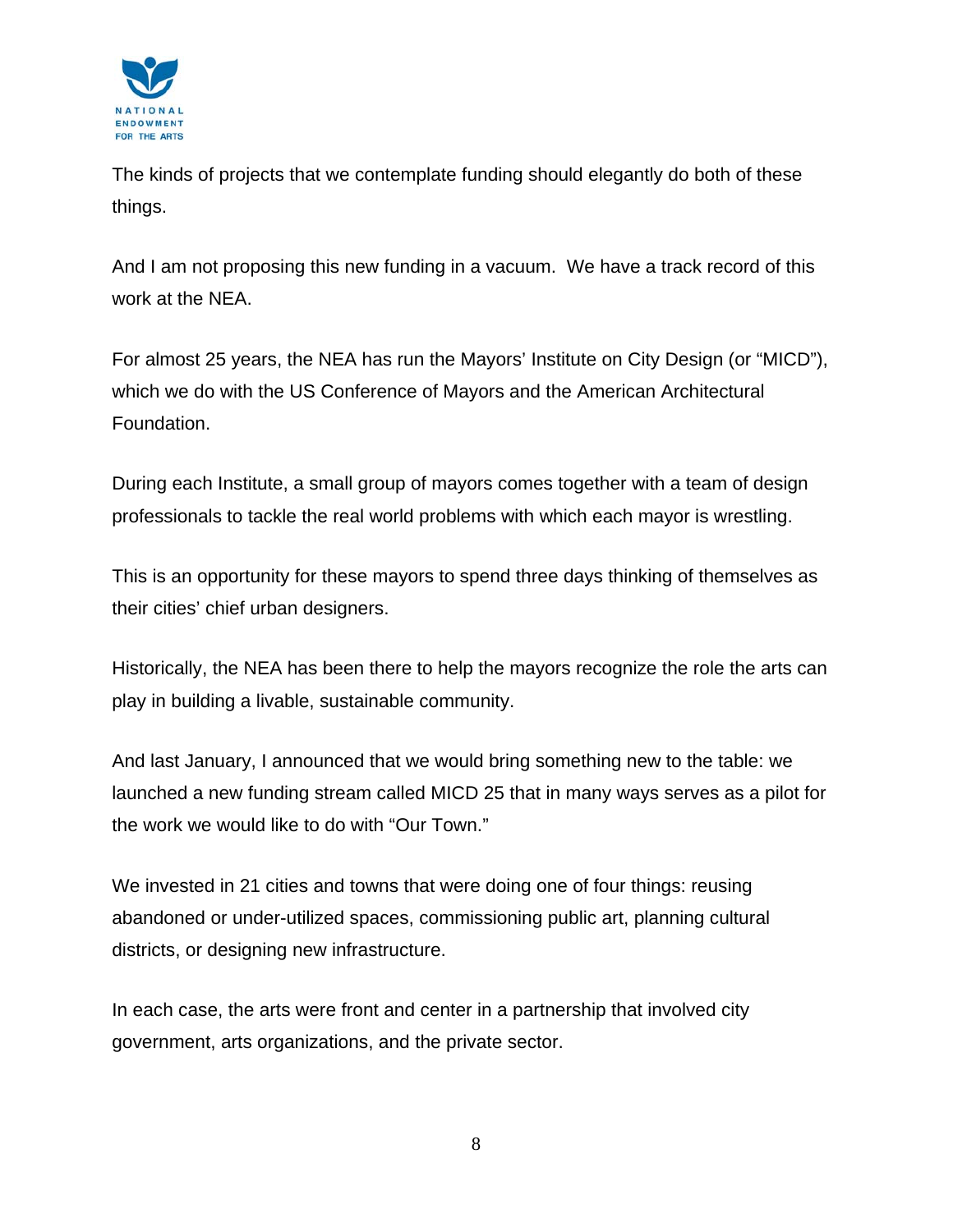

If you visit our web site – arts-dot-gov – you can see write-ups of all 21 projects, but let me just focus on three illustrative projects:

First. The mayor of Memphis, Tennessee has been focusing on fully integrating the arts into his overall philosophy and plans for the city.

Memphis is using its NEA grant to conduct the predevelopment of an artist live/work site in the city's South Main Arts District. The city hopes to accelerate the ongoing revitalization efforts – largely driven by artists already – in the neighborhood and surrounding communities.

It is contracting Artspace Projects to lead a study surveying the musicians, artists, and arts organizations in the city to better understand the needs in the community, including how much performance, rehearsal, and storage space is needed.

Following this predevelopment work, an architectural team will be selected and financial models and conceptual building plans will be created.

The project will serve an estimated 7,500 members of the creative community.

The second project. Action Greensboro is a not-for-profit organization in North Carolina that coordinates citizen initiatives to enhance the economy for this city of 250,000. In 2009, Action Greensboro teamed with the City of Greensboro on a multi-use trail that winds through residential neighborhoods and business districts, one that literally encircles and defines its downtown.

With its MICD25 grant, Action Greensboro is funding public art installations as part of the renovation of an abandoned railroad underpass that links an economically disadvantaged part of the city to its center.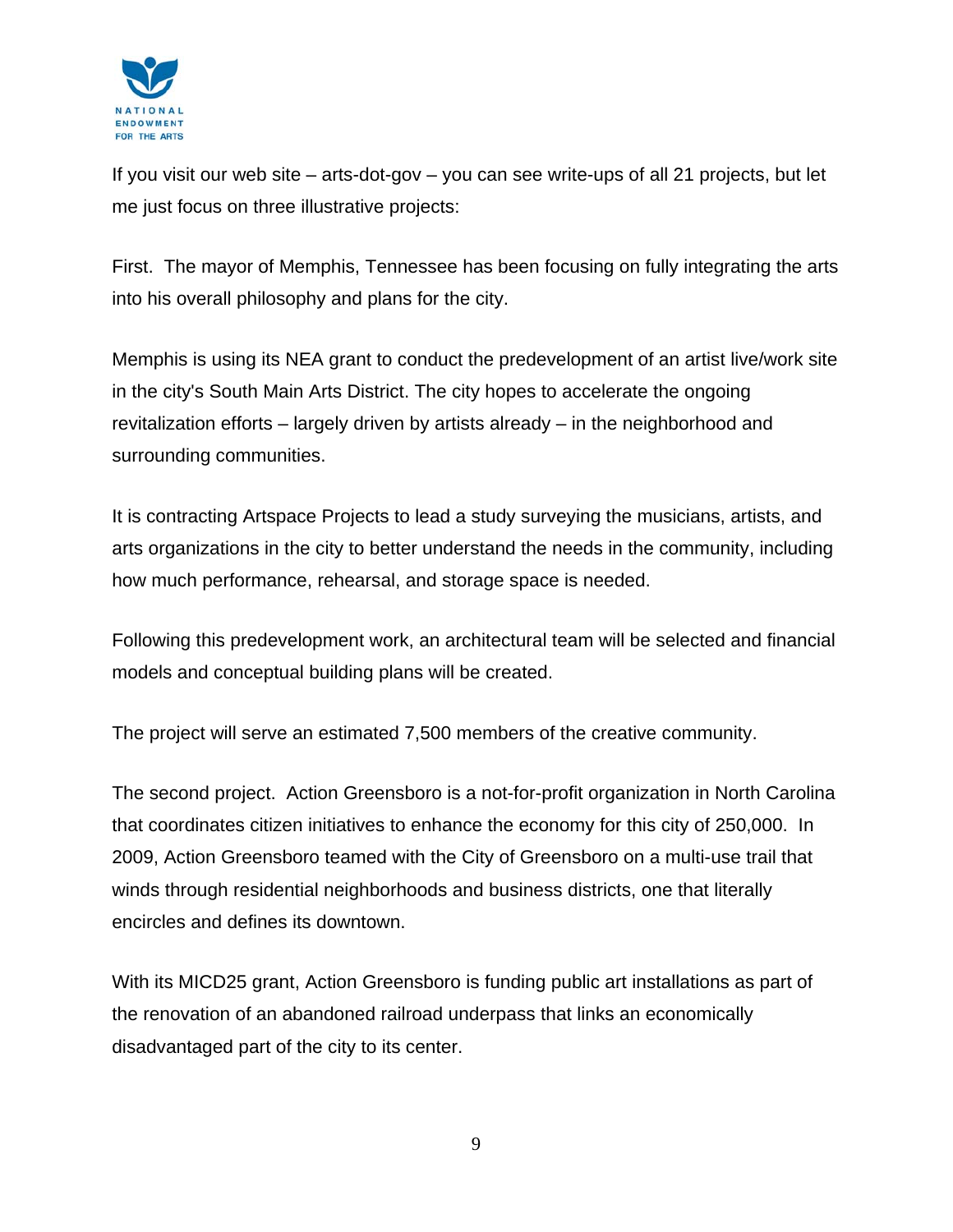

The art will include the design and fabrication of 12 decorative iron gates in existing doorways along the underpass, through which will be seen two, huge graphic panels depicting parts of Greensboro's history. Artists will create light installations to illuminate the entire area.

Number three. Madison, Wisconsin is developing a major park in the center of the city. With our money, environmental artist Lorna Jordan is working with the park's design team to both integrate public art into the construction of Central Park and also on the park's green infrastructure. The park is one of the lowest-elevation points in the city, as well as sitting on top of a capped brownfield. Jordan will help solve the rainwater runoff and drainage issues.

These are exactly the sorts of projects that we will also hope to support through "Our Town."

But beyond direct funding, beyond investment, there is another role for the NEA, a catalytic role. I am a recovering Broadway producer, and theatre is by far the most collaborative of the art forms.

That same spirit of collaboration is the hallmark of this Administration, and because of that, the NEA is having high-level conversations across many of the federal agencies.

We are all interested in creating vibrant, sustainable communities, and we can only succeed – especially in this economy – if we get out of our silos and work together.

Responding collectively and collaboratively to citizens' needs can bring real, dynamic change.

Our intentions are ambitious, but the plan is simple. We will find ways that federal agencies, alongside the private sector, can use the arts as a fulcrum for revitalization.